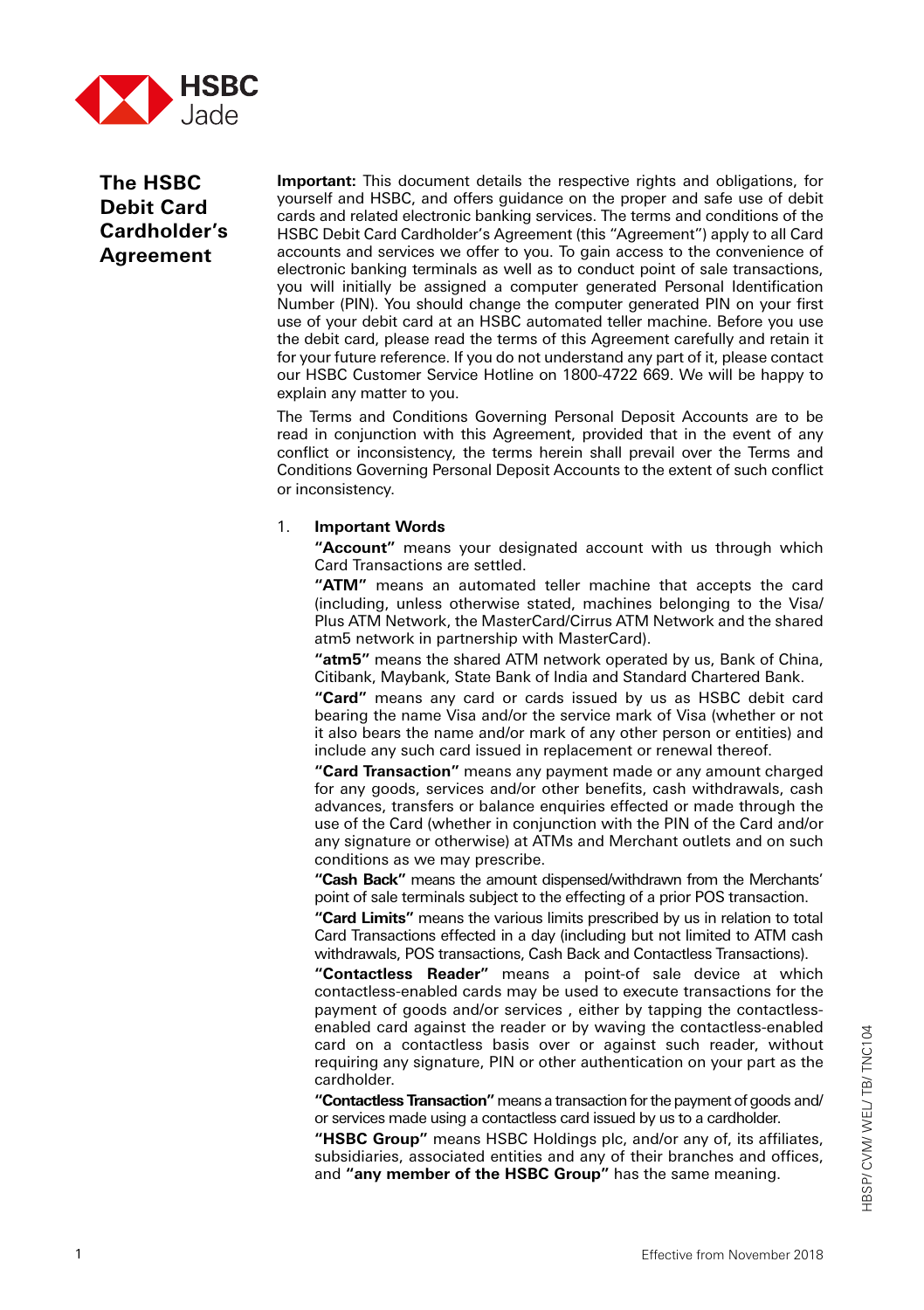**"Merchant"** means any person, firm or corporation having a subsisting agreement with the Bank and Visa relating to the use and/or acceptance of a Card in payment to such person whether for goods, services or charges incurred.

**"PIN"** means a personal identification number used in conjunction with a Card.

**"POS"** means point of sale Card Transactions initiated at Merchants' point of sale terminal or via the terminals operated by Network for Electronic Transfers Pte Ltd.

**"SGD"** or **"S\$"** means Singapore Dollars, the official currency of Singapore.

**"we", "our"** and **"us"** means HSBC Bank (Singapore) Limited.

**"you", "your"** and **"cardholder"** means the person to whom the Card is issued.

Words importing the singular include the plural and vice versa.

Words importing the masculine gender shall include the feminine gender and neuter gender and vice versa. Words importing a person shall include a firm, sole proprietor, association, company, corporation or other entity.

The headings are for reference only and are not to be taken into consideration in the interpretation of this Agreement.

# 2. **The Card/Use of The Card**

- 2.1. Upon our acceptance and approval of your application for a Card and pursuant to your request, we may send the Card by ordinary post to you at your risk, and you are deemed to have received it. We are not liable to you for any loss or damage suffered because the Card is posted to you or you do not in fact receive it.
- 2.2. You must sign on the Card immediately after receiving it.
- 2.3. By signing, activating and/or using the Card, you are deemed to have read, understood and accepted the terms and conditions of this Agreement and will be bound by them. The Card is not transferable and is issued solely for your use.
- 2.4. You shall use the Card and the PIN only for effecting, processing or conducting Card Transactions permitted by us during the validity period printed on the Card.
- 2.5. The Card shall remain our property at all times. We may replace or renew the Card on such terms as we may impose. You shall not transfer or otherwise part with the control, custody or possession of the Card. At our request, which may be made at any time, you must immediately return the Card to us (cut cross-wise in half for your protection).
- 2.6. We are entitled to charge and debit to your Account an annual fee and/or joining fee for the issue and renewal of the Card.
- 2.7. You shall not, whether with or without your knowledge, use the Card to effect any Card Transaction which could contravene the laws of any jurisdiction.
- 2.8. You must notify us promptly in writing of any change of your address and/or any other changes in your particulars or any other information as we may request from time to time.
- 2.9. You agree that when the Card is used to effect, process or conduct any Card Transaction, it is, or shall be deemed to be, used with your authority and knowledge whether or not you have actually authorised and/or have knowledge of the use of the Card and we shall debit against your Account any such amount transacted or processed through the use of the Card. You shall accept our records of all Card Transactions effected, processed or conducted through the use of the Card as correct and conclusive, save in the case of manifest error, and you agree to be bound by our records.
- 2.10. You shall bear any loss or damage incurred or suffered by you arising from or in connection with the use of the Card.
- 2.11. We shall send you a transaction alert for each Card Transaction effected, processed or conducted using the Card which is above the threshold amount as prescribed by or otherwise agreed to by us and for each set up or change in PIN as accepted by us. Such transaction alert will be sent by short message service to your last known telephone number as provided to us and shall be deemed to be sent on the date of transmission notwithstanding the fact that the same may not be actually received by you. We shall not be liable in any way whatsoever to you or any other party for any loss or damage in the event that such transaction alert is received by a third party.

#### 3. **Visa payWave™ Facility**

- 3.1. Cards incorporating the Visa payWave feature shall be referred to as "Visa contactless enabled cards".
- 3.2. Your Visa contactless-enabled card may be used to carry out transactions for the purchase of goods and/or services at all Visa point-of-sale terminals and at such other readers or systems as we may from time to time approve.
- 3.3. You may also use the contactless-enabled card to effect Contactless Transactions at Visa payWave Contactless Readers.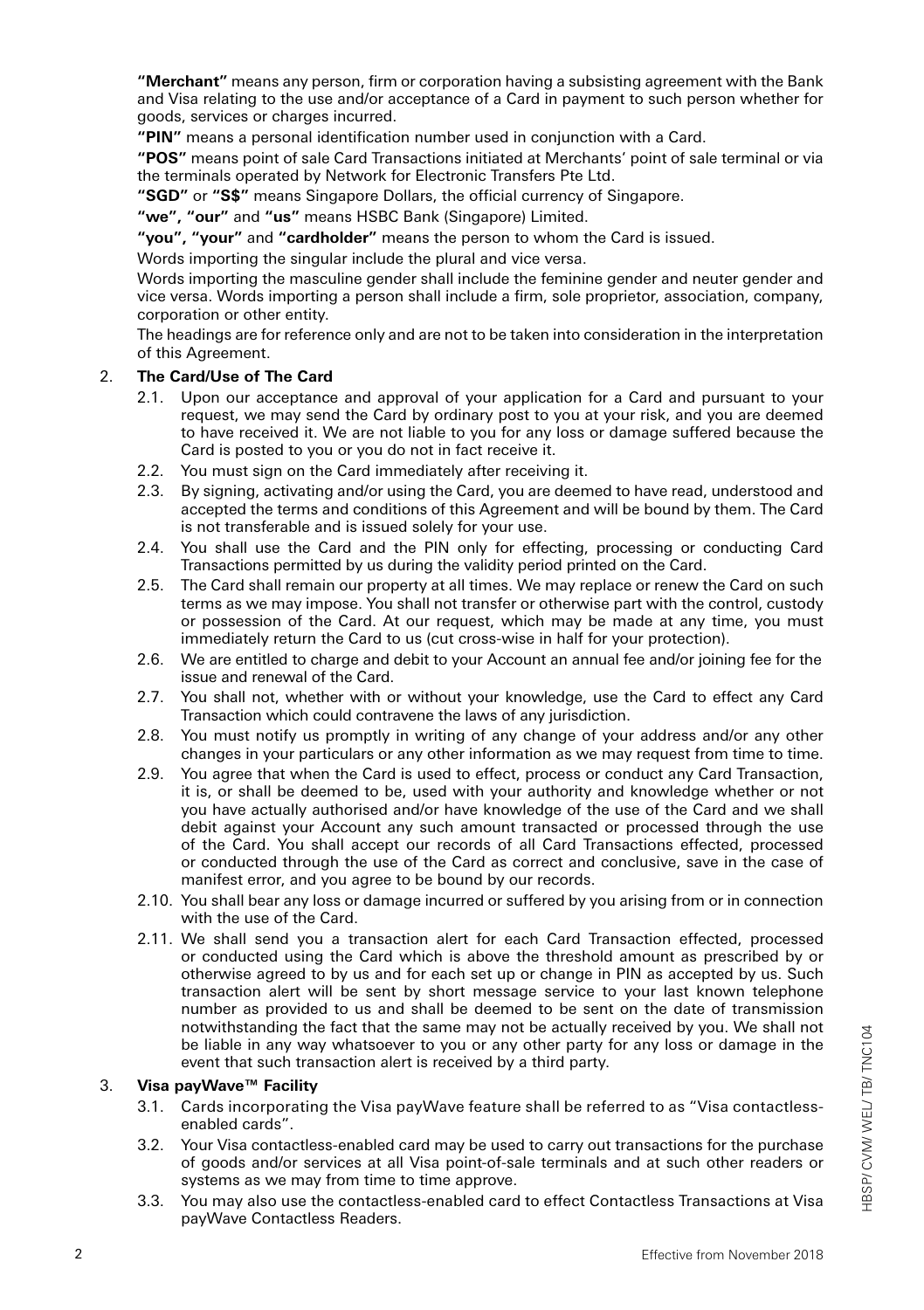- 3.4. You may use the Visa contactless-enabled card to effect any number of Contactless Transactions so long as the value of each Contactless Transaction in Singapore does not exceed S\$200 or such other amount which we may specify from time to time. Any Contactless Transactions made by you that exceed S\$200 will need to be authenticated via signature at the point of transaction. The limit per Contactless Transaction may vary from country to country.
- 3.5. Any usage of the Visa contactless-enabled card at any Visa payWave Contactless Reader shall be subject to such terms and conditions as we may from time to time impose.

## 4. **NETS FlashPay**

The NETS Terms and Conditions Governing the Use of NETS FlashPay is available at https://www. nets.com.sg/flashpay-tnc

## 5. **NETS Contactless Facility**

- 5.1. Cards incorporating the NETS Contactless feature shall be referred to NETS contactless card.
- 5.2. You may use your NETS contactless card to make Contactless Transactions at NETs Contactless Readers so long as the value of each Contactless Transaction in Singapore does not exceed S\$100 or such other amount as we may specify from time to time.
- 5.3. Your use of a NETs contactless card shall be subject to such terms and conditions as we may from time to time impose.

#### 6. **Card Limits**

- 6.1. We may set and/or revise the Card Limits in relation to the Card from time to time without prior notice to you.
- 6.2. Whenever we are informed (whether by the Merchant or any other person) that any Card Transaction or any other transaction is proposed to be effected or completed with the Card, we may hold or set aside out of the available credit balances or available credit on the Account an amount estimated by us or the Merchant or that other person to be the amount for which that Card Transaction is likely to be effected or completed.
- 6.3. The amount set aside with respect to any proposed Card Transaction:
	- (a) may be set aside for as long as we may determine to be appropriate in the circumstances;
	- (b) may be released at any time we determine or after we have debited the Account in respect of the Card Transaction;
	- (c) may not be the exact amount for which that Card Transaction is effected and finally debited to the Account; and
	- (d) shall not restrict or limit our right to debit the Account with the amount of that Card Transaction regardless whether the amount is the same as the amount we have set aside or put on hold.
- 6.4. You may effect a Card Transaction only if there are sufficient funds in the Account to cover such transaction and the limits prescribed for the type of transaction are not exceeded. However, we may in our discretion and without giving prior notice:
	- (a) approve, authorise or allow any Card Transaction to be effected during any period even though there are insufficient funds or credit in your Account and you shall repay on demand any resulting overdraft on your Account, together with interest, commission and other charges; and
	- (b) refuse to approve, authorise and/or permit to be effected any one or more Card Transactions even though the applicable limits have not been exceeded.
- 6.5. Our determination in respect of whether your Card Limit has been exceeded shall be conclusive and binding on you.

#### 7. **Joint Account**

- 7.1. Where the Account is in joint names, we may issue the Card to anyone who is authorised to operate the Account alone.
- 7.2. We may debit or put a hold on the Account even if the joint account instructions are varied or terminated, or until all Cards issued by us under this Agreement have been validly terminated in accordance with Clause 11.
- 7.3. All transactions made with the Card shall be binding on joint account holders jointly and severally. We shall be entitled to act or rely on any communication, request or instruction given or purported to be given by any joint accountholder (whether with or without your knowledge or authority) and you shall be bound by such communication, request or instruction.

# 8. **Loss or Theft of Card/Disclosure of PIN**

8.1. You must inform us immediately if any Card is lost or stolen or you suspect that a PIN is known to someone else or you suspect any unauthorised use of the Card. All relevant information should be provided to us and we are entitled to commence investigations only upon receipt of your written confirmation of such loss, theft, disclosure or misuse.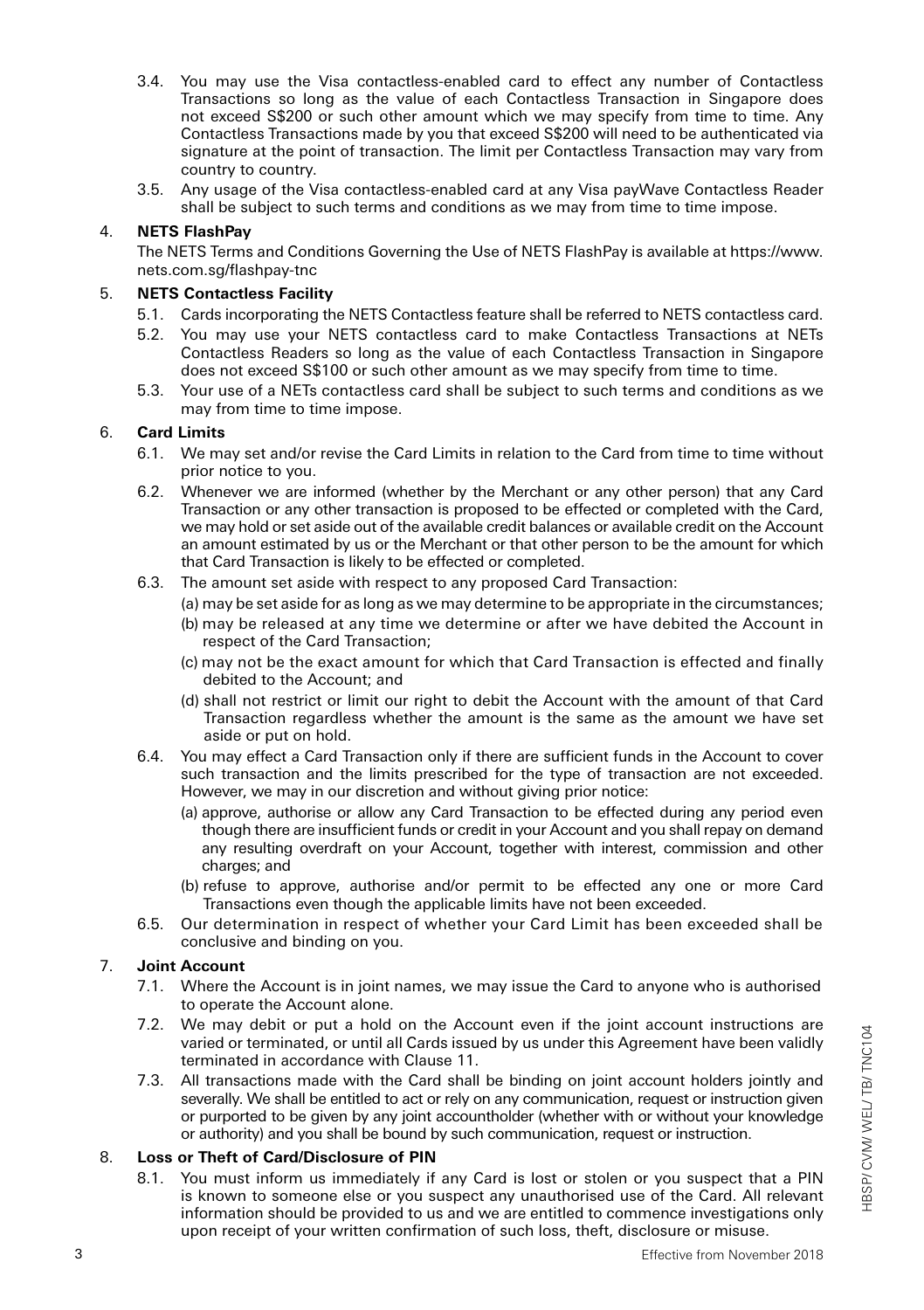- 8.2. **Important:** If the Card is lost or stolen or the PIN is disclosed or you suspect any unauthorised use of the Card, your liability for all Card Transactions (whether or not authorised by you) entered into before we receive notice of loss, theft, disclosure or misuse shall be limited to S\$100 provided that:
	- (a) you notified us immediately after becoming aware that your Card was lost or stolen or PIN disclosed or there may have been unauthorised use of the Card;
	- (b) you assist in the recovery of the Card;
	- (c) you furnish to us a statutory declaration in such form as we may specify or a police report and any other information we may require; and
	- (d) we are satisfied that such loss, theft, disclosure or misuse was not due to your fraudulent act or gross negligence.
- 8.3. When you notify us that your Card has been lost or stolen or the PIN disclosed or you suspect any unauthorised use of the Card, you will not be liable for any Card Transaction effected after we have received your notification of such loss, theft, disclosure or misuse.
- 8.4. If a Card which has been reported lost or stolen is recovered, you must immediately return the Card to us (cut cross-wise in half for your protection) without using it. You must not use your PIN after reporting to us that it has been disclosed.
- 8.5. We may issue a replacement card and/or require you to set up a new PIN upon such terms and conditions as we may deem fit.

#### 9. **Use of Card Outside Singapore/Use of Card Where Account is a NON SGD Account**

- 9.1. If you wish to use Card's magnetic stripe outside Singapore to effect, process or conduct any Card Transactions, you will need to enroll, in advance, for overseas transactions on the Card.
- 9.2. When you use the Card outside Singapore, the Card Transaction shall be charged in the official currency of the country where the Card is used and converted into SGD at such exchange rate at such times as we may determine at our discretion, and we shall be entitled to debit the Account with the amount of the Card Transaction. Your right to effect any Card Transaction is subject to any exchange controls, regulations or limitations prevailing in such country. In any event, you shall fully indemnify us for all exchange risks, losses, commissions and other fees and charges that may be incurred. We also charge an administrative fee for such Card Transactions at a rate of up to 1.5% of the transaction amount (or such other rate as we may specify from time to time), a service charge for cash withdrawals from ATMs, plus any other fees levied by the relevant card scheme association.
- 9.3. We may charge, credit and debit, as may be appropriate, all sums payable to us under this Agreement to the Account and for this purpose convert credits and charges incurred into the currency of the Account at such rate or rates of exchange as we may determine. You shall bear all exchange risks, losses, commission, fees and charges that may arise.
- 9.4. Where a Card Transaction relates to a non SGD Account, we have the right to apply our prevailing foreign exchange rates in accordance with our usual practice.

#### 10. **Charges and Fees Payable**

- 10.1. You agree to pay to us and authorise us to debit the Account for the following:
	- (a) a fee of such amount(s) as we may prescribe which shall not be refundable in any event, for each Card Transaction;
	- (b) an administrative fee of such amount(s) as we may prescribe for any records, statements, sales draft, credit vouchers or other documents relating to the use of the Card and copies thereof which are made available at your request;
	- (c) where by any arrangement between you and any financial institution, any payment is to be made to us for credit to the Account, whether at regular intervals or otherwise, a fee of such amount(s) as we may prescribe from time to time for each occasion when any payment to us is not effected at the time when such payment should have been effected in accordance with such arrangement;
	- (d) such fee as we may prescribe for any replacement Card; and
	- (e) any fees and charges not specified above which we might impose at our discretion upon giving you prior written notice.
- 10.2. We may, by giving you 30 days' prior written notice, from time to time to revise the rate of the fees and charges and to impose new fees.
- 10.3. All goods and services tax imposed on or payable in respect of any payment debited to the Account shall be borne by you. We shall be entitled to debit the Account at any time without notice in respect of any sum howsoever due or owed by you to us (whether in respect of Card Transactions, or as fees or charges or otherwise) and notwithstanding that an overdrawn balance would result.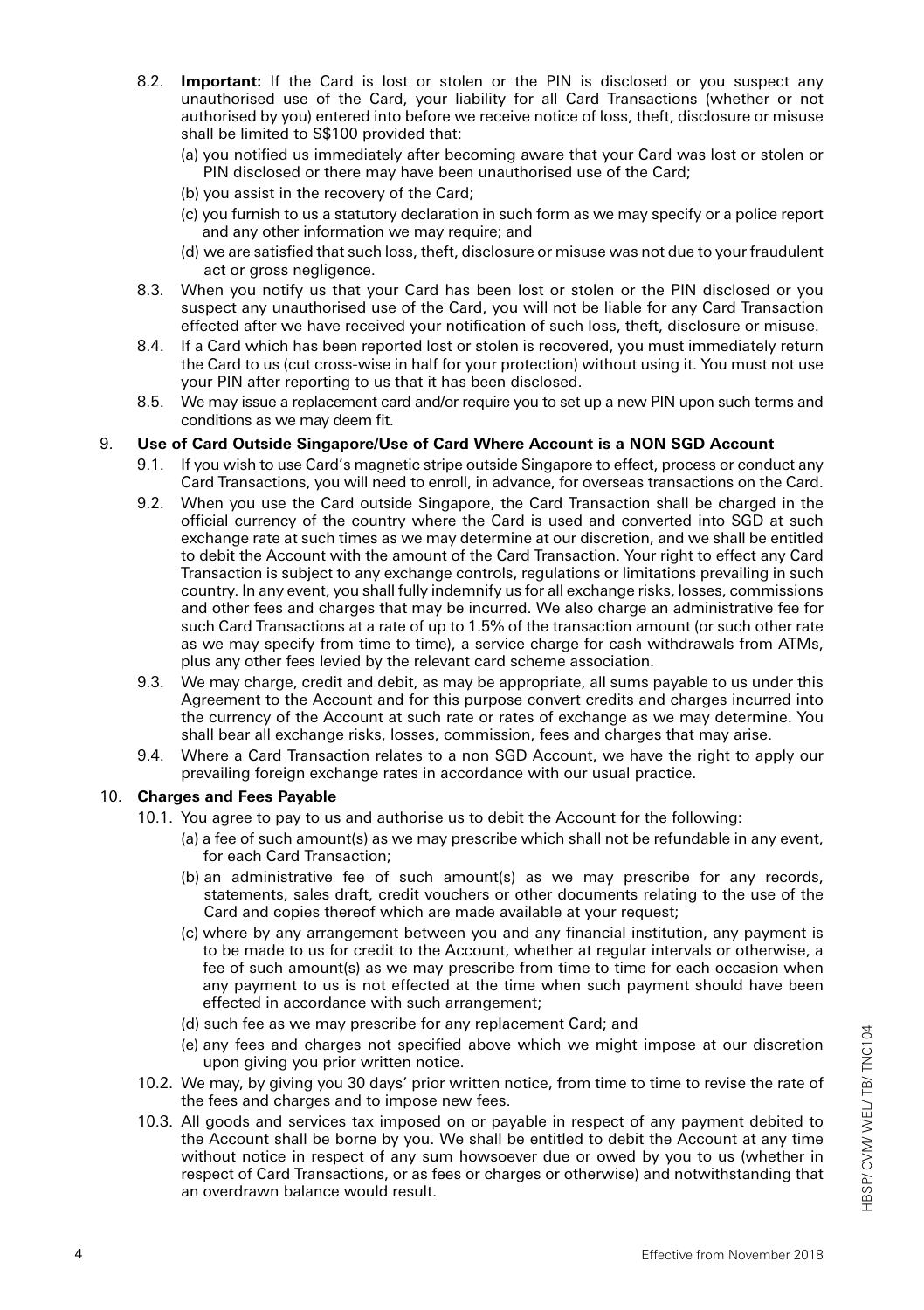- 10.4. You shall be liable for, and shall pay us, on demand, the balance due to us on the Account, including all charges effected or debited to the Account in accordance with this Agreement or any other agreement between you (whether alone or jointly with any other person or persons) and us.
- 10.5. We may at any time and without prior notice or demand combine or consolidate the outstanding balance on the Account with any one or all accounts of yours maintained with us in Singapore or elsewhere and/or set off or apply any money standing to the credit of any one or all of such accounts in or towards the satisfaction of any or all sums payable by you to us on any account, including the outstanding balance on the Account or under this Agreement.
- 10.6. Our rights conferred under this Clause 10 shall be exercisable regardless whether: (a) the use of your Card or the Account has been terminated; and/or (b) the balance in our favour or owed to us has become due or payable.
- 10.7. We may apply and appropriate any and all payments (including charges and fees) made or sent by you on your behalf in such manner and order and to such Card Transaction as we may determine, regardless of any specific appropriation made by you or the person making the payment. In the absence of any specific appropriation on our part, all payments shall be applied towards the balance on the Account.

#### 11. **Cancellation and Return of Card**

- 11.1. You may cancel the Card by giving notice in writing to us. Such cancellation shall only be effective on receipt by us of the Card (cut in half cross-wise for your protection) and the payment of all sums due under this Agreement.
- 11.2. We may at any time without prior notice or reason to you suspend or cancel any Card or refuse to reissue, renew or replace any Card or introduce, amend, vary, restrict, suspend, terminate or withdraw all or any of the benefits, services, facilities and privileges in respect of or in connection with the Card and/or the use of the Card. You shall immediately on our request return the Card (cut in half cross-wise for your protection) to us. Upon cancellation, all sums due in respect of Card Transactions effected shall become immediately payable without demand.
- 11.3. In the event that a Card is cancelled either by you or us, we shall not be liable to refund any fee or any part thereof. You shall continue to be liable for all Card Transactions carried out but not reflected in any statement of account issued as at the date of the cancellation.
- 11.4. You acknowledge that the cancellation of the Card, whether by us or you shall not affect this Agreement, which shall continue to subsist with full force and effect with respect to all charges and fees which may have accrued and which may accrue in the future in accordance with these terms and in relation to the use of any and all Cards.

#### 12. **Exclusions and Exceptions**

- 12.1. We shall not be responsible or liable to you for any inconvenience, loss or damage or embarrassment incurred or suffered in any of the following events:
	- (a) we, a Merchant, or other bank or financial institution or any other party refuses to accept the Card or to accept any Card Transaction for any reason whatsoever; or
	- (b) we, our servants, agents or contractors are unable to perform any of our obligations under this Agreement whether due directly or indirectly to the failure of any machine, data processing system or transmission link or industrial or other dispute, Act of God or anything beyond the control of us, our servants, agents or contractors or as a consequence of any fraud or forgery;
	- (c) any malfunction, defect or error in any ATM or other machines or systems whether belonging to or operated by us or otherwise, howsoever caused;
	- (d) any rejection of your Card or the PIN of your Card by any ATM or other machines or any failure to effect or complete any Card Transaction howsoever caused:
	- (e) any neglect, refusal or inability on our part to authorise or approve any Card or to honour or effect any other transaction on the Account for any reason whatsoever; or any damages to or loss of or inability to retrieve any data or information that may be stored in your Card or any microchip or circuit or device in your Card howsoever caused.
- 12.2. We shall not be liable in any way for the goods purchased or services rendered and paid for by the use of the Card or the delivery, quality or performance of such goods or services.
- 12.3. We shall also not be responsible for any benefits, discounts or programmes of any Merchant or other person that we may make available or introduce to you.
- 12.4. We shall be entitled to charge and debit the Account in respect of all Card Transactions effected by use of your Card or the PIN of your Card in spite of the non-delivery or nonperformance of or any defect in those goods or services or the failure of any person to provide or make available to you any of those benefits, discounts or programmes. You must seek redress in respect of such goods, services, benefits, discounts and programmes from that person directly.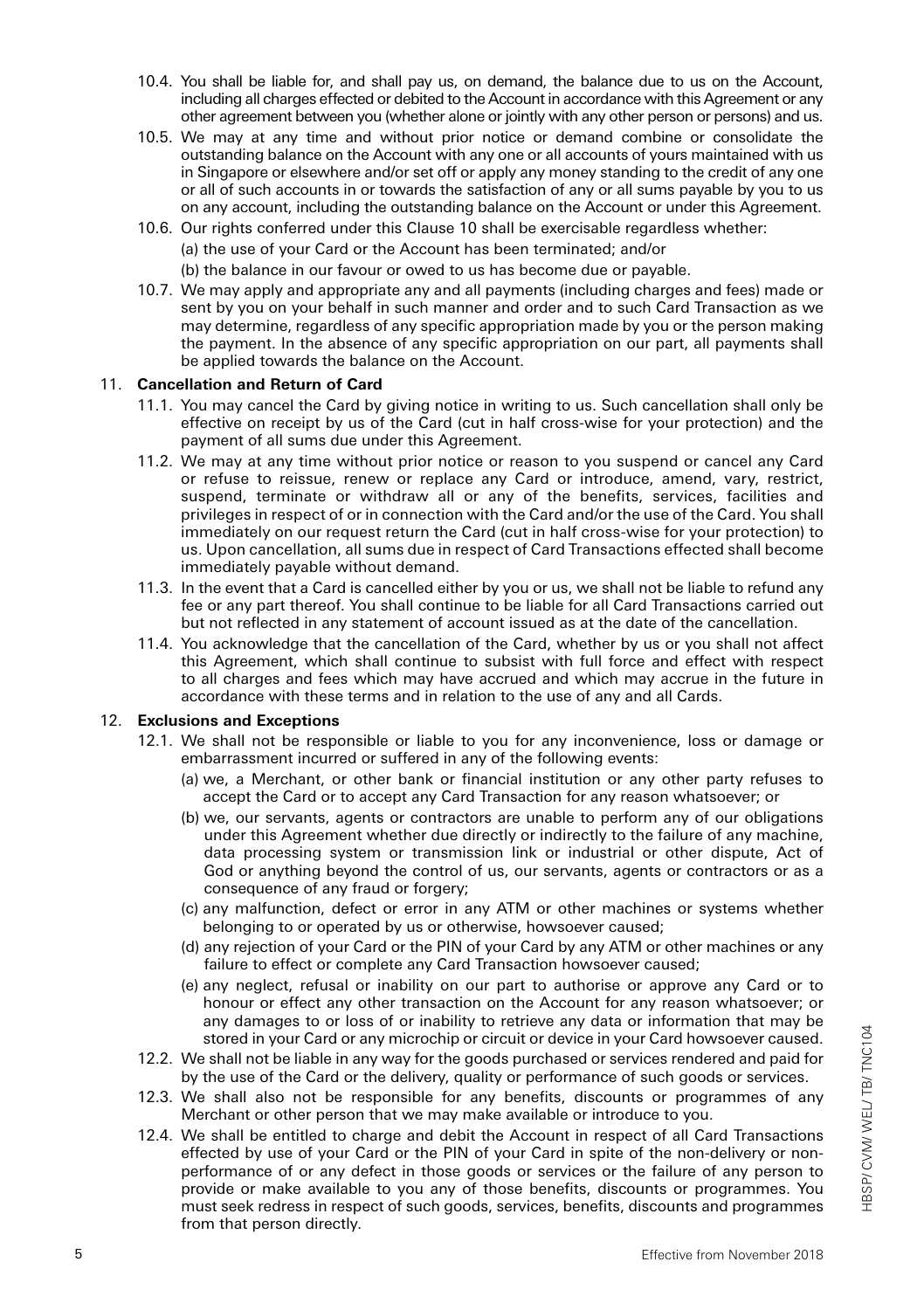- 12.5. In the event of any dispute between you and any Merchant or bank or financial institution or any other person, your liability to us shall not in any way be affected by such dispute or any counterclaim, right of set-off or contractual right which you may have against such Merchant or bank or financial institution or person. We shall not in any event be responsible or liable to you for any consequential or indirect or economic loss, howsoever caused, incurring or arising.
- 12.6. You may not assign your rights under this Agreement.
- 12.7. We may at our discretion make available to you from time to time additional benefits, services or programmes in connection with the use of your Card. Such benefits, services or programmes shall nevertheless not form part of our legal relationship with and obligations to you.
- 12.8. You hereby acknowledge that any Merchant may at any time and from time to time without prior notice restrict, exclude, modify or suspend the benefits and/or privileges accorded to you under any privilege schemes at that participating Merchant.

### 13. **Collection Use and Disclosure of Information**

- 13.1. We, other members of the HSBC Group and/or HSBC Group's authorised service providers may collect, use and share Customer Information (including relevant information about you, your transactions, your use of our products and services, and your relationships with the HSBC Group) for the purposes listed in Part A Clause 1.2 of the Terms and Conditions Governing Personal Deposit Accounts and/or Part D Clause 4.2 of the Personal Line of Credit and Personal Term Credit Terms and Conditions (as the case may be).
- 13.2. Customer Information may be requested from you (or a person acting on your behalf), or may also be collected by or on our behalf or on behalf of members of the HSBC Group, from other sources (including from publically available information), generated or combined with other information available to us or any member of the HSBC Group.
- 13.3. Capitalised terms used in this Clause 13 are defined in the Terms and Conditions Governing Personal Deposit Accounts and the Personal Line of Credit and Personal Term Credit Terms and Conditions.

#### 14. **Communications**

- 14.1. Any requests or instructions by you to us must be in writing, and shall be signed by you. However, we may, but shall not be obliged to, accept and act on any instruction or request by electronic mail, facsimile transmission or through the telephone which is believed by any of our officers or employees attending to such instruction or request, to have been given or made or authorised by you, even if such instruction or request may not have been given or made or authorised by you and regardless of any fraud that may exist in relation to such instruction or request. We are under no duty to verify the identity of any person purportedly communicating as or on your behalf.
- 14.2. We shall not be liable for any loss or damage suffered as a consequence of us acting on or acceding to any such instruction.
- 14.3. All Cards, account statements, notices (including notification of the PIN and any amendments to this Agreement), demands, or other communication under this Agreement may be sent by facsimile or ordinary pre-paid post or electronic mail or through the internet or any electronic medium selected by us or delivered personally to your last known address.
- 14.4. Any statement, notice or demand to you shall be deemed to have been delivered:
	- (a) if sent by facsimile, on the same day; or
	- (b) if delivered by pre-paid ordinary post, on the next business day after posting if in Singapore or 5 days after being sent by airmail to another country; or
	- (c) immediately on dispatch if sent by electronic mail or through the internet or any electronic medium selected by us; or
	- (d) in any case, when left at your address on our records, notwithstanding that it is not received by you or returned undelivered.

#### 15. **Bank's Discretion**

Notwithstanding and without prejudice to the other provisions of this Agreement, we are entitled at any time in our discretion without giving you any notice or reason, to:

- (a) suspend your right to use the Card entirely or in respect of the Card Transactions; and/or
- (b) introduce, amend, vary, restrict, suspend, terminate or withdraw all or any of the benefits, services, facilities and privileges in respect of or in connection with your Card and/or the use of your Card.

#### 16. **General**

16.1. Our records (including computer and microfilm stored records) of all matters relating to you are conclusive evidence of such matters and is binding against you for all purposes, save for manifest error, but subject to our right to rectify any error or omission therein and our right to adduce other evidence. We may, in our discretion, destroy any documents relating to any Card Transaction after microfilming or otherwise recording the same in such manner as we may deem fit as well as to destroy such microfilm and records at any time.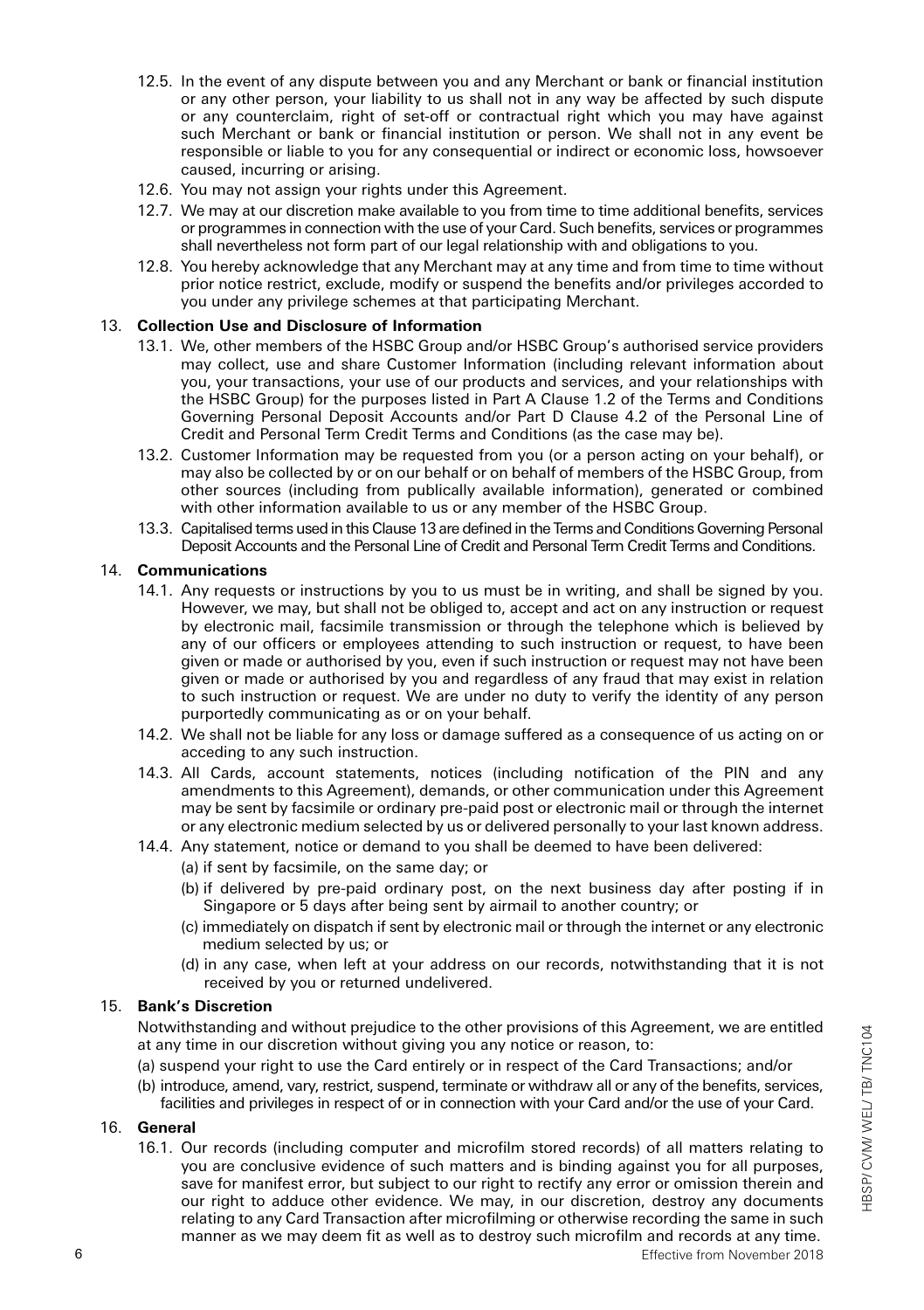- 16.2. If any one or more of the provisions of this Agreement or any part thereof is declared or adjudged to be illegal, invalid or unenforceable under any applicable law, it will not affect the legality, validity or enforceability of the remainder of this Agreement in such jurisdiction and shall remain in full force and effect.
- 16.3. The rights and remedies provided in this Agreement are cumulative and not exclusive of any other rights or remedies (whether provided by law or otherwise).
- 16.4. We may at any time waive either conditionally or on such terms and conditions as we deem fit in our discretion, any default or breach by you of this Agreement, provided that such waiver is given in writing by us. No condoning or excusing of and no neglect or forbearance on our part of any default or breach of this Agreement by you shall operate as a waiver of our rights and powers. Any waiver shall operate only as waiver of the particular matter to which it relates and shall not operate as a waiver or release of any of the terms and conditions of this Agreement.
- 16.5. This Agreement covers the use of the Card, which is additional to any other prevailing terms and conditions governing your Account(s) and any other products or services to which the Card(s) is or will be linked (copies of which are available at any of the Bank's branches or online at www.hsbc.com.sg).
- 16.6. You acknowledge that the content used in connection with, or incorporated or contained in or presented to you in any electronic channel or mode in connection with the services available in relation to the Card and any materials presented by us in connection therewith are our exclusive property and/or that of our third party licensors.
- 16.7. You undertake to indemnify us on demand (on a full indemnity basis) and to hold us harmless from and against any loss, damage, liability, costs and expenses, which we may incur by reason of or due to any breach of terms and conditions of this Agreement or the enforcement of our rights as therein provided.
- 16.8. We may at any time in our discretion assign any of our rights under this Agreement to any third party whosoever without your consent.
- 16.9. Except to the extent expressly set out in this Agreement, the Contracts (Rights of Third Parties) Act (Cap 53B) of Singapore shall not under any circumstance apply to this Agreement and any person who is not a party to this Agreement (whether or not such person shall be named, referred to or otherwise identified, or form part of a class of persons so named, referred to or identified, in this Agreement) shall have no right whatsoever under the Contracts (Right of Third Parties) Act (Cap 53B) of Singapore to enforce this Agreement or any provision of this Agreement.
- 16.10. We may at any time amend any of these terms and conditions by giving prior notice to you. If you do not accept such changes, you may cancel your Card forthwith. If you retain or use the Card or PIN after we have given such notice of changes, you are deemed to have accepted such changes without reservation.
- 16.11. This Agreement is governed by and construed in accordance with the laws of the Republic of Singapore and you hereby submit irrevocably to the non-exclusive jurisdiction of the Courts of Singapore. Nothing in this clause shall limit our right to bring or commence any proceedings against you in any other court of competent jurisdiction.

# **TERMS AND CONDITIONS FOR MOBILE CARD**

The following terms and conditions ("**Terms**") apply when you add your HSBC Debit Card to a Mobile Wallet. The HSBC Debit Card Cardholder's Agreement is to be read in conjunction with these Terms, provided that in the event of any conflict or inconsistency, these Terms shall prevail over the HSBC Debit Card Cardholder's Agreement to the extent of such conflict or inconsistency.

If you add or use your HSBC Debit Card within a Mobile Wallet, you agree to be bound by these Terms. You may need to agree separate terms with the Mobile Wallet Provider, which govern the registration and storage of your HSBC Debit Card in the Mobile Wallet and the use of the Mobile Wallet (including the use of any data you provide to the Mobile Wallet Provider). Those separate terms you agree with the Mobile Wallet Provider will not change or override these Terms.

#### 1. **Registering, adding and activating Mobile Card**

- a. You are eligible to add a digital version of your HSBC Debit Card ("**Mobile Card**") to your Mobile Wallet if you hold a debit card issued by HSBC Bank (Singapore) Limited in Singapore ("**Card**") as a debit cardholder, and your Card Account is in good standing.
- b. Prior to adding a Mobile Card to the Mobile Wallet, the physical HSBC Debit Card must have been activated.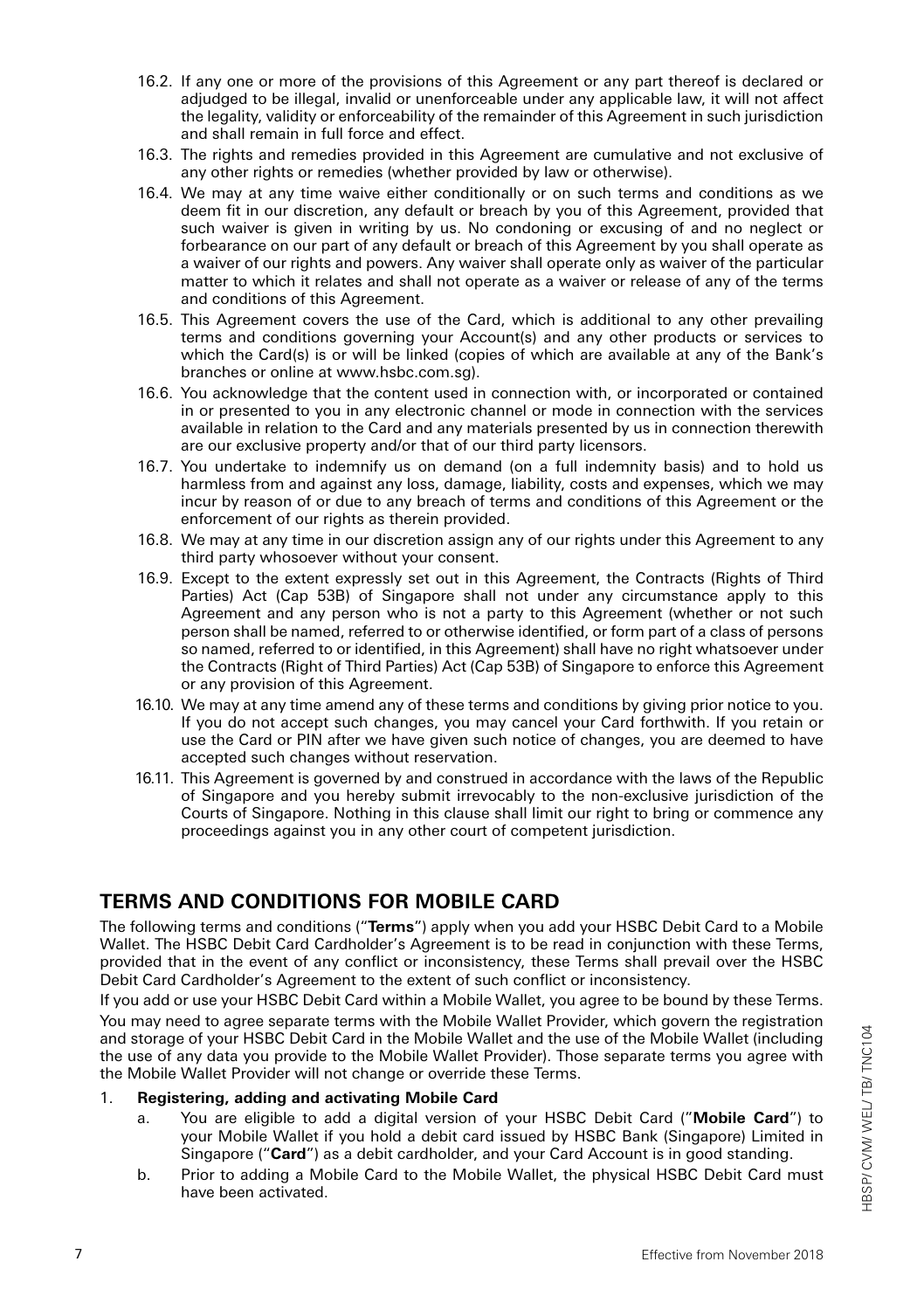- c. You may add a Mobile Card to your Mobile Wallet by following the instructions of the Mobile Wallet Provider (including installation of the latest operating system for your Eligible Device), and the registration and verification flow of your Mobile Wallet. You acknowledge that the Mobile Wallet Provider has the right to decline the addition of your Mobile Card or to suspend, delete or reactivate a Mobile Card added in the Mobile Wallet. We shall not be liable if you are unable to add a Card on a Mobile Wallet for any reason.
- d. By registering a Mobile Card in your Mobile Wallet, you consent to us sending you an SMS message for verification and activation purposes based on your mobile number registered with us. If the phone number last recorded with us is not the phone number of your Eligible Device, the SMS message will be sent to the phone number last recorded with us but not to your Eligible Device. If we do not have a record of your mobile number, we will not be able to send an SMS message to you. If this is the case, you can update your mobile number via internet banking, by visiting one of our branches or by downloading a change of personal particulars form from www.hsbc.com.sg and submitting the completed form to us.
- e. The Mobile Wallet Provider may limit the number of Mobile Cards that you may add in one Mobile Wallet from time to time. We may limit the number of Eligible Devices in which the same Card can be added from time to time and you should refer to our latest communications regarding such limit.

## 2. **Use of Mobile Card**

- a. You may make and authorise transactions with your Mobile Card where the Mobile Wallet is accepted for payment. We will not responsible if any retailer refuses to accept your Mobile Card.
- b. To make and authorise a transaction, you may place your Eligible Device near Visa payWave readers or terminals, and verify your identity as the Cardholder as determined by the Mobile Wallet Provider.
- c. You cannot use your Mobile Card for cash withdrawals over the counter.
- d. Your Mobile Card may be used for purchases subject to:
	- i. the daily card limit on your Card as we may specify from time to time;
	- ii. any limits per transaction as certain merchants may specify from time to time; and
	- iii. your available account balance linked to your Debit Card, whichever is lower. If you are using your Mobile Card outside Singapore, certain countries may specify transaction limits.
- e. All transactions made with your Mobile Card will be made as transactions on the Visa Network.

#### 3. **Card Account and daily Card limit**

- a. Your physical Card and in its digital version (i.e. Mobile Card) constitute one and the same Card and share the same Card Account.
- b. All Mobile Card Transactions will be billed to the same Card statement of the physical Card. There will not be a separate statement for your Mobile Card.
- c. Your physical Card and your Mobile Card share the daily Card limit for Visa Payment of the same Card Account. There will not be a separate Card limit for your Mobile Card.

### 4. **Acknowledgment of risk and your responsibility**

- a. You acknowledge and accept the risk of incurring any loss which may arise from or in connection with unauthorized transactions made on your Mobile Card. You undertake to be liable for all transactions incurred using the Mobile Card whether or not the transactions were properly authorised by you. It is your responsibility to take security measures as we or the Mobile Wallet Provider may recommend from time to time, including the following:
- b. Take reasonable precautions to keep Card details and security details relating to your Mobile Card, Mobile Wallet and Eligible Device (including your Device Passcode, fingerprint and/ or any other biometric credentials stored in your Eligible Device and/or any cloud storage platform) safe and to prevent loss, theft or fraudulent use of them;
	- i. safeguard your Mobile Wallet and Eligible Device and keep them under your personal control at all times;
	- ii. DO NOT allow anyone else to use or log on to your Eligible Device and Mobile Wallet;
	- iii. DO NOT store anyone else's fingerprint or biometric credentials in your Eligible Device;
	- iv. DO NOT choose obvious numbers as Device Passcode (such as Identity Card number, date of birth, telephone number, number with same digits or other that can be easily guessed or identified by shoulder surfing) or tell anyone else your Device Passcode or write down or keep your Device Passcode close to your Eligible Device;
	- v. DO NOT install or launch Mobile Wallet in a smartphone or other device with any pirated, hacked, fake or unauthorised application or where the software lockdown has been overridden (such as a "jailbroken" or "rooted" smartphone or device);
	- vi. change the Device Passcode regularly and use alphanumeric code for Device Passcode;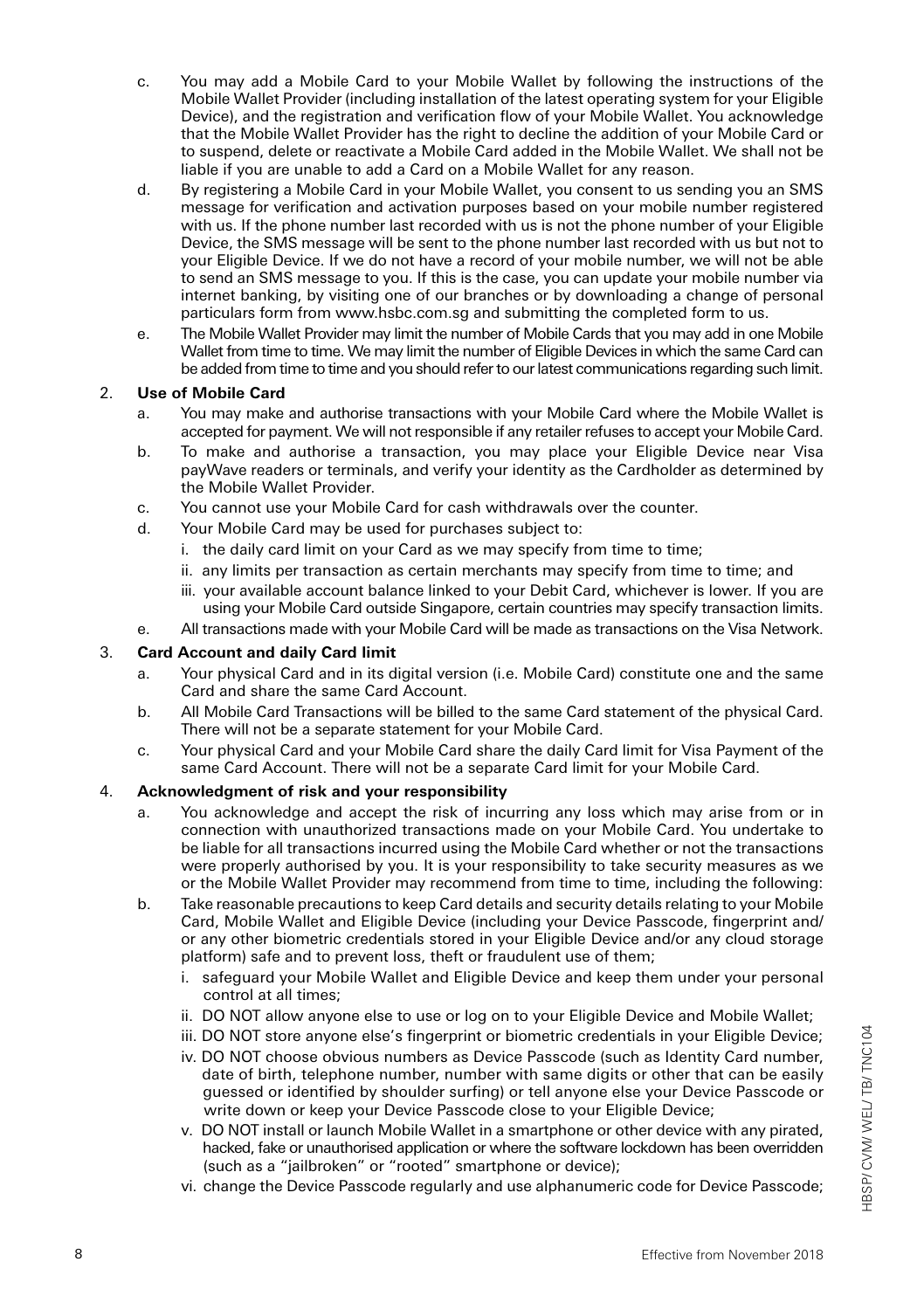- vii. if you have already set up access to your Eligible Device by way of Device Passcode or fingerprint or other biometric credentials, review this and ensure that you change any Device Passcode that can easily be guessed or that has already been shared with anyone else and delete any fingerprint or other biometric credentials that is not your own;
- viii. delete your Mobile Card from the Mobile Wallet before you dispose of your Eligible Device by, for example, selling or giving it to someone else or pass your Eligible Device temporarily to someone else, for example, for it to be repaired;
- ix. remove the Mobile Card from the Mobile Wallet upon termination of your Mobile Card as provided in Clause 9.
- c. You are fully responsible for any disclosure of your Card Details, Device Passcode or other security details relating to your Eligible Device, Mobile Wallet and Mobile Card to any other person, even if such disclosure is accidental or unauthorised. You are required to bear all risks and consequences of your Mobile Wallet and Mobile Card being used by unauthorised persons or for unauthorised purposes.
- d. You have to use an Eligible Device of a type or model specified by us from time to time to register, add and use Mobile Card in your Mobile Wallet. We have the right to vary the type or model or withdraw an existing type or model of Eligible Device at any time without prior notice.
- e. You require internet connection, compatible telecommunications equipment and mobile phone service plan (if applicable) in order to register, add and use your Mobile Card. You are responsible for any amount which may be charged by your mobile carrier and you agree to be solely responsible for such fees.

## 5. **Loss, theft or misuse**

Report promptly

a. You must notify us straight away and request that we deactivate your Card by calling our Customer Service Hotline at 1800 227 6868 if you notice or suspect any loss, theft, unauthorised possession, control or use of your Mobile Card or Eligible Device, or if you believe someone else has used your Mobile Card or Eligible Device, or has discovered the security details of your Eligible Device, Mobile Wallet or Mobile Card or the security of your Card, Mobile Card, Mobile Wallet or Eligible Device has been compromised in any other manner.

Your liability for unauthorised transactions

- b. Subject to Clause 5c, you will be liable for all unauthorised Mobile Card Transactions made by your Mobile Card before we receive report of loss, theft, disclosure or unauthorised use of your Mobile Card.
- c. If you report loss, theft, disclosure or unauthorised use of your Mobile Card in accordance with this Clause 5a, your maximum liability for unauthorised Mobile Card Transactions shall be limited to SGD100. However, please note that the limit DOES NOT APPLY (and you will be liable for the full amount) if:
	- i. you have knowingly (whether or not voluntarily) permitted any other person to use your Mobile Wallet or Mobile Card or Eligible Device; or
	- ii. you have acted fraudulently or with gross negligence in using or safeguarding your Mobile Wallet, Mobile Card or Eligible Device. Your failure to follow any of the security measures recommended by us from time to time regarding the use or safekeeping of your Mobile Wallet, Mobile Card or Eligible Device may be treated as your gross negligence.

### 6. **Limitation of our liability**

- a. You acknowledge and accept that the Mobile Wallet is made available to you by the Mobile Wallet Provider on compatible devices. We are not the provider of your Mobile Wallet, and we are not responsible for providing the Mobile Wallet service to you. We have no control over the Mobile Wallet platform or your Eligible Device. We are therefore not responsible for any failure of the Mobile Wallet, or your inability to use the Mobile Wallet for any transaction. We are also not responsible for the performance or non-performance of the Mobile Wallet Provider or any third parties that may impact your use of the Mobile Wallet. We are not responsible for any loss that you may suffer or incur in relation to your use or inability to use your Mobile Wallet (including your Mobile Card).
- b. We are not liable to refund you for any unauthorised transactions where you fail to take appropriate security measures including those provided in Clauses 4a, 5a and 9.

## 7. **Your Personal Data**

By registering, adding and using the Mobile Card in your Mobile Wallet, you acknowledge that certain Card Account information may be transmitted to and stored within your Eligible Device, SIM card, with the Mobile Wallet Provider and/or on the system of a third party working with the Mobile Wallet Provider, for purposes of the Mobile Wallet. Such information may be used by the Mobile Wallet Provider and/or the third party working with the Mobile Wallet Provider.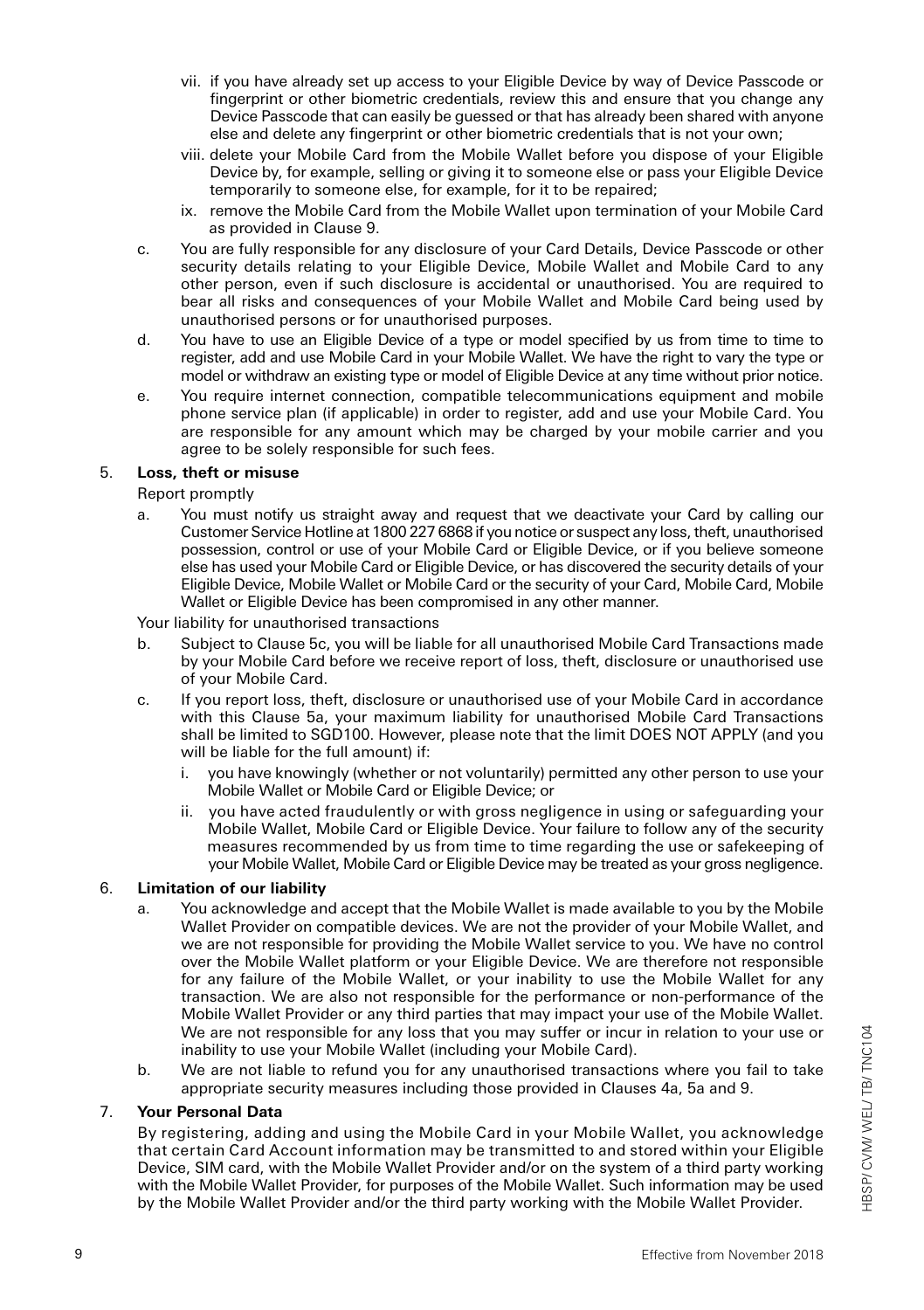We shall not be responsible and have no control of the privacy and security of your Personal Data and information provided by you to the Mobile Wallet Provider which is governed by the privacy policy of and any agreement you may have with the Mobile Wallet Provider.

### 8. **Fees and charges**

- a. All applicable fees and charges that apply to your Card will also apply to the Mobile Card.
- b. You will bear all fees, charges and expenses imposed by any mobile phone service provider, telecommunications provider, retailer or the Mobile Wallet Provider for or in relation to your adding, activating or using the Mobile Card or for making transactions using your Mobile Wallet and the Mobile Card.

## 9. **Termination of Mobile Card**

- a. You shall follow the instructions of the Mobile Wallet Provider to remove your Mobile Card from the Mobile Wallet should you wish to terminate the Mobile Card. Termination of the Mobile Card will not terminate the physical Card unless you also terminate it in accordance with the HSBC Debit Card Cardholder's Agreement.
- b. We have the rights to suspend, freeze or terminate your Card under the HSBC Debit Card Cardholder's Agreement. These rights will be extended to your Mobile Card. Your Mobile Card will be suspended, frozen or terminated at the same time if your physical Card is suspended, freezed or terminated under the HSBC Debit Card Cardholder's Agreement. You agree that we will not be liable to you or any third party for any suspension, freezing or termination of your use of any Card or Mobile Card.
- c. We will also have the right to suspend, freeze or terminate the use of a Mobile Card if your Mobile Wallet has been suspended, frozen or terminated by the Mobile Wallet Provider for any reason, or if you have made a report to us under Clause 5a.
- d. Upon termination of Mobile Card whether by you or by us, you must remove the Mobile Card from your Mobile Wallet based on the instructions provided by the Mobile Wallet Provider. You should contact the Mobile Wallet Provider if you have any question on how to remove the Mobile Card or the Mobile Wallet from your Eligible Device.
- e. You are responsible for all Mobile Card Transactions whether or not authorised by you unless and until you have removed the Mobile Card from your Mobile Wallet and Eligible Device upon termination.
- f. Termination of the Mobile Card on its own will not affect the physical Card which will continue to be governed by the HSBC Debit Card Cardholder's Agreement.

#### 10. **Variation of Mobile Terms and Conditions**

We have the right to vary these Terms from time to time. We will give you prior notice in a manner we consider appropriate. You will be bound by a variation unless your Mobile Card is terminate by you and removed from the Mobile Wallet and Eligible Device in accordance with Clause 9 before the date on which that variation takes effect.

#### 11. **General matters**

If you have any questions or complaints about your Card, please contact us at 1800-227 6868. If your question or complaint is about the Mobile Wallet, please contact the Mobile Wallet Provider using the contact information provided by the Mobile Wallet Provider.

### 12. **Definitions applicable to this Agreement**

**Card Account** means the account for the respective Card maintained with us.

**Device Passcode** means the access passcode of your Eligible Device.

**Eligible Device** means such model of smartphone, tablet or other device (such as watch) with Mobile Wallet function in which a Mobile Card can be registered and added, as designated by us from time to time.

**Mobile Card Transaction** means any transaction made using your Mobile Card.

**Mobile Wallet** means a wallet application provided by a Mobile Wallet Provider installed in an Eligible Device in which your Mobile Card is added.

**Mobile Wallet Provider** means provider of the Mobile Wallet in your Eligible Device, as designated by us from time to time.

**Personal Data** means any data relating to an individual, whether true or not, from which the individual can be identified, whether with other data or other information we are likely to have access to or otherwise, including, without limitation, sensitive personal data.

**SGD** means the official currency of Singapore.

**you or your** means or refers to the primary cardholder and, when the context so requires, each supplementary cardholder.

**we, us, our or HSBC** means HSBC Bank (Singapore) Limited.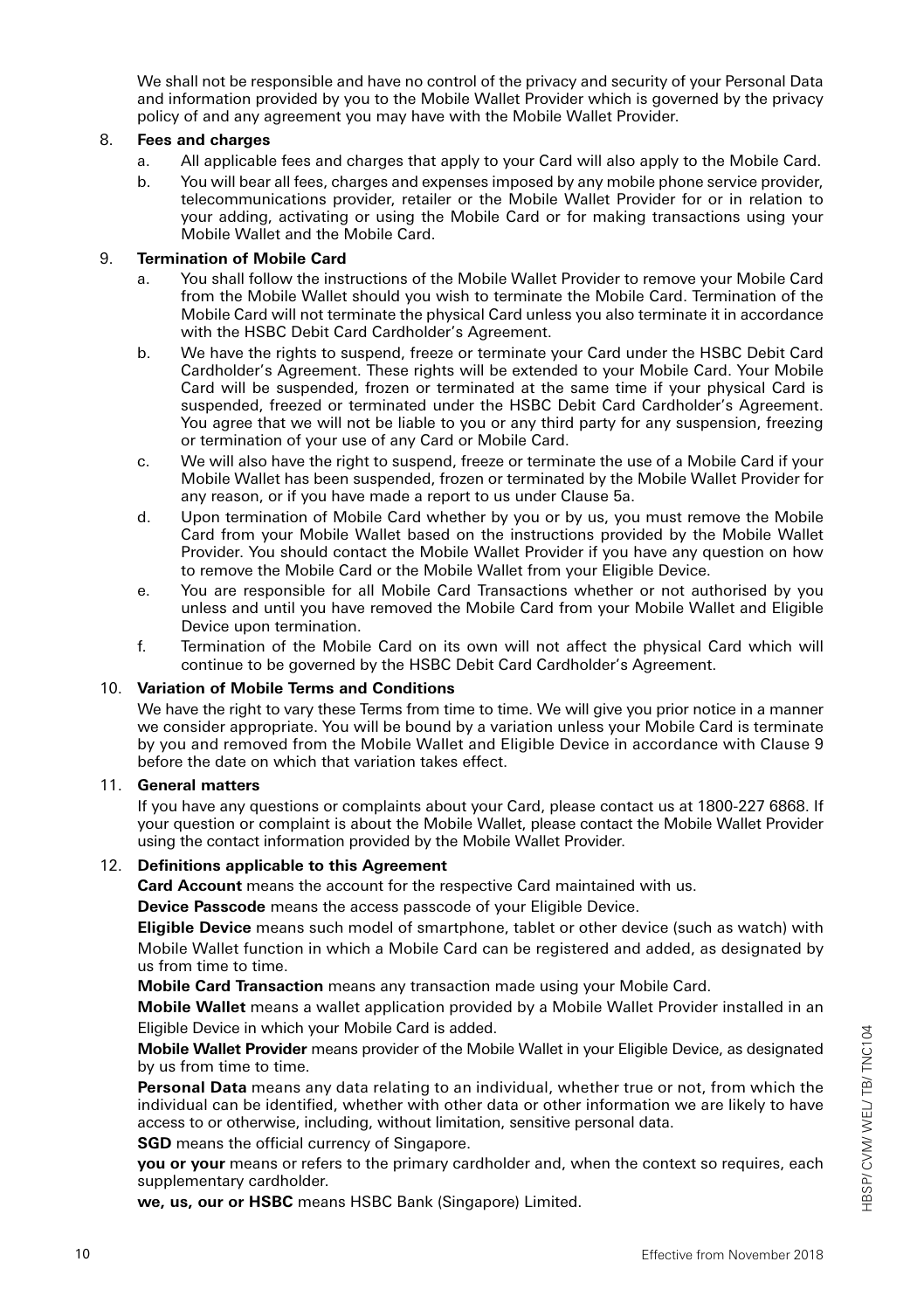The word **person** includes an individual, a firm, a body corporate, an unincorporated association and an authority.

The singular includes the plural and vice versa.

Headings are for convenience only and do not affect the interpretation of the terms and conditions under this agreement.

## 13. **Governing law**

These Terms are governed by and shall be construed in accordance with the laws of Singapore. The parties submit to the non-exclusive jurisdiction of the Courts of Singapore. These Terms may be enforced in any court of competent jurisdiction.

# **TERMS AND CONDITIONS FOR HSBC EVERYDAY GLOBAL DEBIT CARD**

A HSBC Everyday Global Debit Card may be made available or issued to a customer with an Everyday Global Account, and who is eligible according to criteria that we may determine from time to time. The following terms and conditions ("Terms") and the HSBC Debit Card Cardholder's Agreement apply to our provision of and your use of the HSBC Everyday Global Debit Card. For the purposes of the HSBC Debit Card Cardholder's Agreement, "Card" shall include the HSBC Everyday Global Debit Card, and "Account" shall include your Everyday Global Account, which is provided to you on the terms of the Terms and Conditions Governing Personal Deposit Accounts.

These Terms are therefore to be read in conjunction with the HSBC Debit Card Cardholder's Agreement and the Terms and Conditions Governing Personal Deposit Accounts, provided that in the event of any conflict or inconsistency, these Terms shall prevail over the HSBC Debit Card Cardholder's Agreement or the Terms and Conditions Governing Personal Deposit Accounts to the extent of such conflict or inconsistency.

## 1. **Definitions**

Capitalised words used in these Terms shall have the same meaning as in the HSBC Debit Card Cardholder's Agreement, unless the context otherwise requires.

## 2. **Use of the Card**

- 2.1. When you use the HSBC Everyday Global Debit Card for a Card Transaction that is denominated in a foreign currency which you have access to under your Everyday Global Account (except Renminbi), we shall debit the amount transacted or processed in the relevant foreign currency from your Everyday Global Account, instead of converting such amount into SGD. However, if there are insufficient funds in the relevant foreign currency in your Everyday Global Account to cover such Card Transaction, we may convert the amount to be transacted or processed or any part thereof into SGD at such exchange rate at such times as we may determine at our discretion, and we shall be entitled to debit your Everyday Global Account with the SGD equivalent of the amount. You shall bear all exchange risks, losses, commissions and other fees and charges that may arise.
- 2.2. The HSBC Everyday Global Debit Card cannot be used to access any Renminbi currency balance in your Everyday Global Account.
- 2.3. When you use the HSBC Everyday Global Debit Card for a Card Transaction that is denominated in a foreign currency other than a foreign currency which you have access to under your Everyday Global Account or that is denominated in Renminbi, we shall convert the amount to be transacted or processed into SGD at such exchange rate at such times as we may determine at our discretion, and we shall be entitled to debit your Everyday Global Account with the SGD equivalent of the amount. You shall bear all exchange risks, losses, commissions and other fees and charges that may arise.

# 3. **Card Limits**

- 3.1. The Card Limit for the HSBC Everyday Global Debit Card shall be in SGD and shall apply to all Card Transactions in any currency. For the purposes of determining whether your Card Limit has been exceeded, we will convert the amounts to be transacted or processed for Card Transactions denominated in foreign currency into SGD at such exchange rate at such times as we may determine at our discretion.
- 3.2. The amount we hold or set aside under Clauses 6.2 and 6.3 of the HSBC Debit Card Cardholder's Agreement may be held or set aside in SGD or any foreign currency which you have access to under your Everyday Global Account.